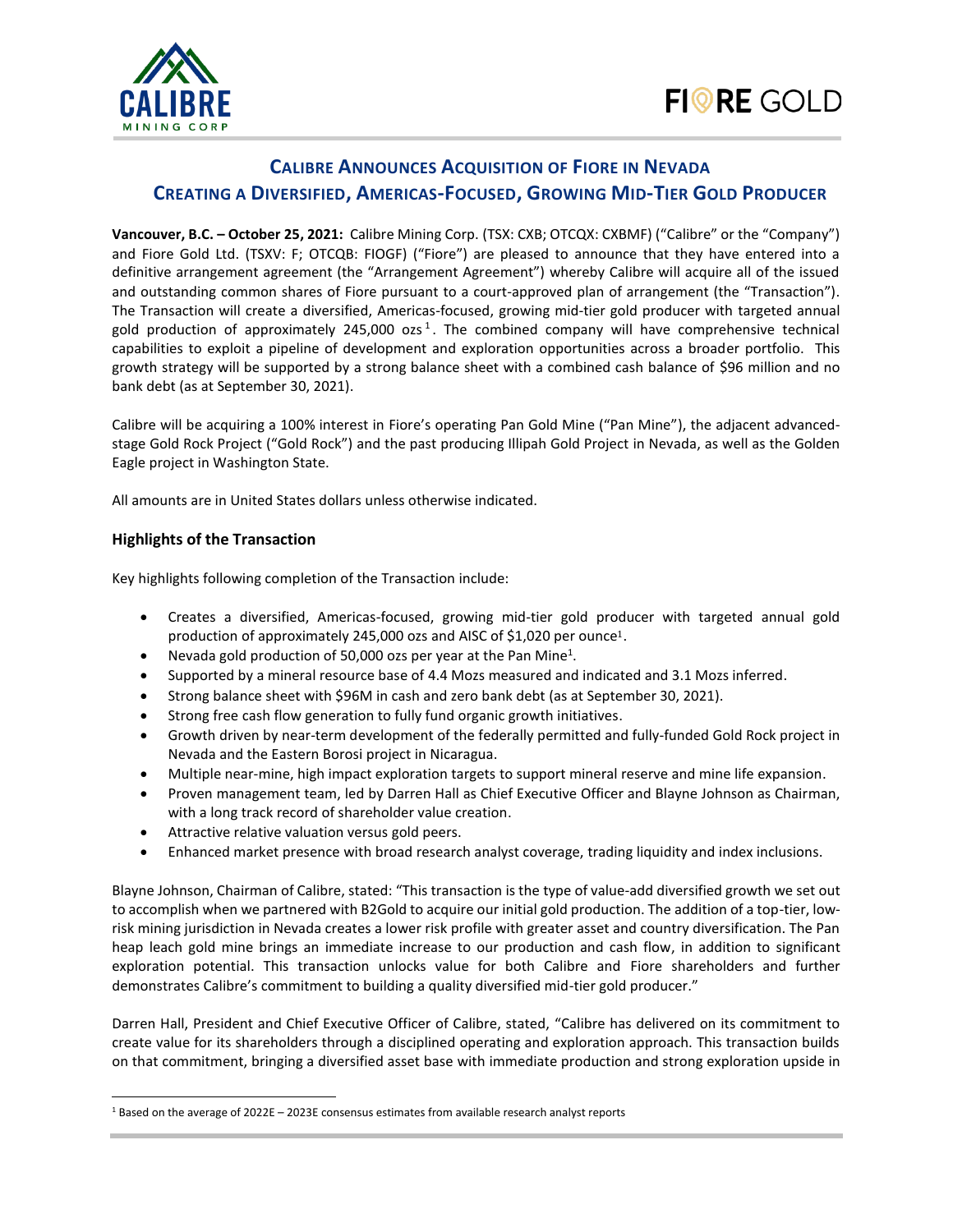one of the top gold mining jurisdictions in the world. The pro forma company will have an exciting fully-funded growth pipeline with Calibre's high-grade Eastern Borosi project and Fiore's Gold Rock project located approximately 10 kilometres from the operating Pan Mine. I look forward to working with the team in Nevada as they have done a great job delivering on Pan and advancing Gold Rock. I believe with increased cash flow generation and balance sheet strength, we can collaboratively unlock significant additional value for both our shareholders."

Tim Warman, Chief Executive Officer of Fiore, stated, "We are pleased to undertake this combination with Calibre to create a new mid-tier gold producer with excellent growth prospects. There is a great deal of common ground between our companies. In the past few years, we have both overseen the successful ramp-up of our respective assets through solid operating discipline and ESG focus. While staying focused on cash flow generation and capital allocation discipline, we have both prioritized organic growth through successful exploration, reserve replacement, regional land acquisition, and progression of our development assets. Our shared culture of operating and fiscal integrity creates an excellent fit. We have tremendous respect for the Calibre team and their successful implementation of a "hub and spoke" mining and milling strategy in Nicaragua. Calibre's assets were formerly cornerstone assets of B2Gold and have produced gold over a multi-decade history. Not only will Fiore shareholders be exposed to this considerably larger and more diversified production profile, but within a larger company, we expect to enjoy higher trading liquidity and deeper institutional ownership."

## **Benefits to Calibre Shareholders**

- Establishes a platform of production and growth in Nevada a tier one mining jurisdiction globally.
- Additional gold production of 50,000 ozs per year and cash flows from the Pan Mine<sup>1</sup> an established heap leach mining operation.
- Potential to expand mineral resources and make new discoveries at identified robust targets along strike at the Pan Mine and Gold Rock project.
- Meaningful production growth potential from the future development of the Gold Rock project in Nevada.
- Potential to surface synergy value from the Pan Mine and Gold Rock project given proximity.
- Establishes a Nevada base of operations with a substantial underexplored 222 km<sup>2</sup> land package.
- Long-term optionality from the Golden Eagle project in the United States.
- Accretive on key operating and financial per share metrics.

## **Benefits to Fiore Shareholders**

- Meaningful upfront premium of 44% to the closing price of Fiore common shares on October 22, 2021.
- Partnership with an established multi-mine 170,000 180,000 oz per year gold producer with a common operating philosophy and record of fiscal discipline, and a proven history of shareholder value creation.
- Exposure to a mid-tier gold producer with greater market relevance, enhanced trading liquidity, broader analyst and institutional investor following, and index inclusions.
- Access to a strong balance sheet and robust free cash flow generation to fully fund and accelerate development projects and exploration initiatives.
- Meaningful ongoing exposure to future value catalysts across the combined asset portfolio, including Calibre's assets and Fiore's Gold Rock project.
- Participation in substantial exploration activity through Calibre's 16 drill, 80+ km regional program.

# **Transaction Details**

Pursuant to the Transaction, Fiore shareholders will receive 0.994 of a Calibre common share and C\$0.10 in cash for each Fiore common share held (the "Consideration"). The Consideration implies C\$1.80 per Fiore common share, a premium of 44% based on the closing prices of Calibre and Fiore common shares on October 22, 2021 and a premium of 36% based on the volume weighted average prices of both companies for the 20-day period ending on October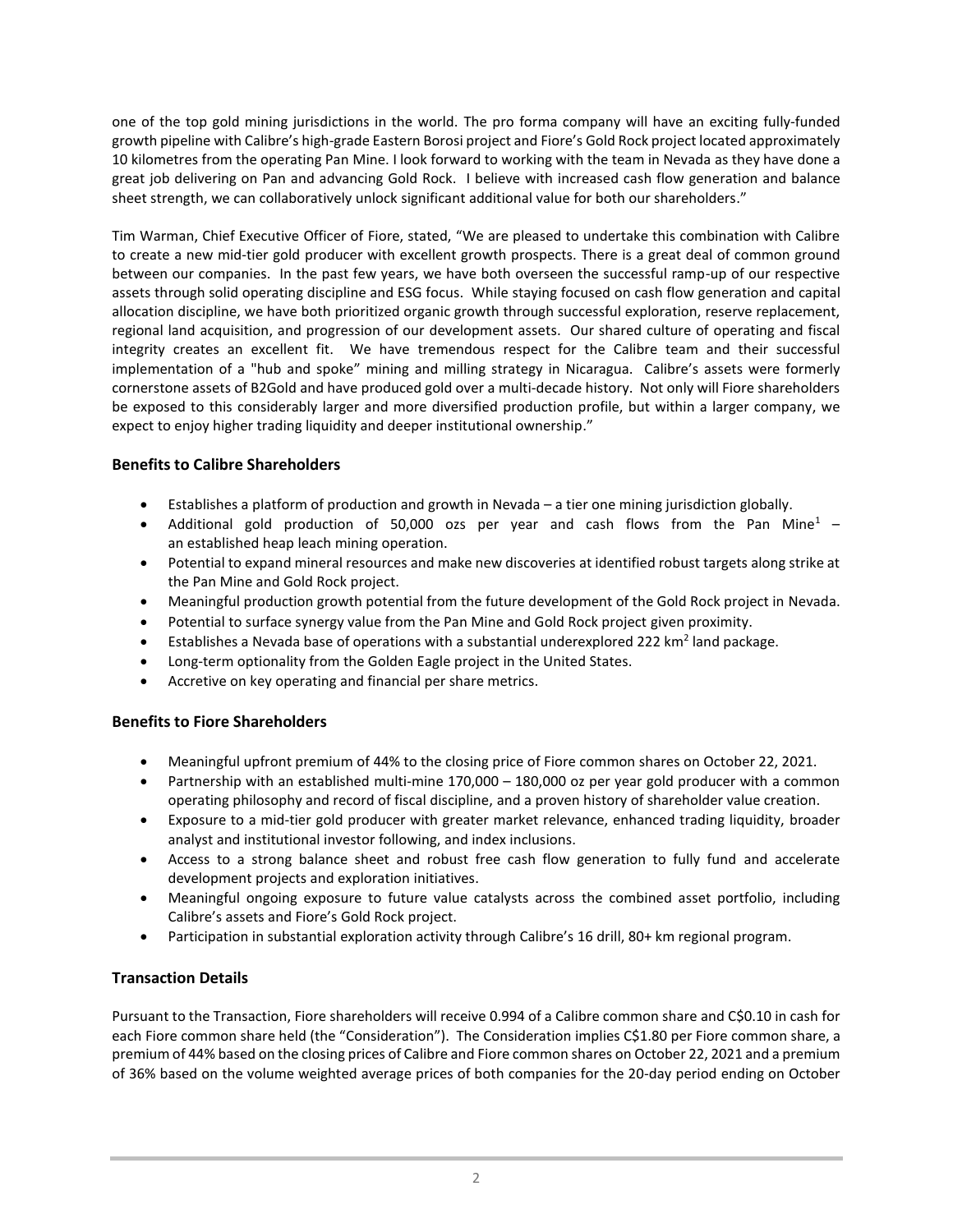22, 2021. Existing shareholders of Calibre and Fiore will own approximately 78% and 22% of the combined company, respectively.

The Transaction will be effected by way of a court-approved plan of arrangement under the *Business Corporations Act* (British Columbia), requiring the approval of (i) at least 66 2/3% of the votes cast by the shareholders of Fiore voting in person or represented by proxy, (ii) if applicable, a simple majority of the votes cast by shareholders of Fiore excluding for this purpose the votes of "related parties" and "interested parties" and other votes required to be excluded under Multilateral Instrument 61-101 *Protection of Minority Security Holders in Special Transactions*, all at a special meeting of Fiore's shareholders to consider the Transaction, and (iii) the approval of the Supreme Court of British Columbia. The issuance of common shares by Calibre in connection with the Transaction is subject to the approval of a majority of the votes cast by the shareholders of Calibre voting in person or represented by proxy at a special meeting of Calibre's shareholders.

Officers and directors of Calibre, along with B2Gold Corp., which hold approximately 37% of the outstanding Calibre common shares, have entered into voting support agreements pursuant to which they have agreed, among other things, to vote their Calibre common shares in favour of the Transaction. Officers and directors of Fiore, which hold approximately 1% of the outstanding Fiore common shares, have entered into voting support agreements pursuant to which they have agreed, among other things, to vote their Fiore common shares in favour of the Transaction.

In addition to shareholder and court approvals, the Transaction is subject to applicable regulatory approvals, including the approvals of the Toronto Stock Exchange and TSX Venture Exchange, and the satisfaction of certain other closing conditions customary in transactions of this nature. The Arrangement Agreement contains customary provisions including non-solicitation and right to match superior proposals in favour of Calibre, as well as a reciprocal \$6.5 million termination fee payable under certain circumstances.

Full details of the Transaction will be included in the respective management information circulars of Calibre and Fiore, expected to be mailed to shareholders in mid-December 2021. Both shareholders' meetings and closing of the Transaction are expected in January 2022.

None of the securities to be issued pursuant to the Transaction have been or will be registered under the United States *Securities Act of 1933*, as amended (the "U.S. Securities Act"), or any state securities laws, and any securities issuable in the Transaction are anticipated to be issued in reliance upon available exemptions from such registration requirements pursuant to Section 3(a)(10) of the U.S. Securities Act and applicable exemptions under state securities laws. This press release does not constitute an offer to sell or the solicitation of an offer to buy any securities.

## **Board of Directors' Recommendations**

The Arrangement Agreement has been unanimously approved by the Board of Directors of each of Calibre and Fiore, including, in the case of Fiore, following the unanimous recommendation of a special committee of independent directors of Fiore. Both Boards of Directors unanimously recommend that their respective shareholders vote in favour of the Transaction.

Trinity Advisors Corporation and Canaccord Genuity Corp. have provided fairness opinions to the Board of Directors of Calibre, each stating that, as of the date of such opinion, and based upon and subject to the assumptions, limitations and qualifications stated in such opinion, the consideration to be paid under the Transaction is fair, from a financial point of view, to Calibre. The full text of the fairness opinions, which describe, among other things, the assumptions made, procedures followed, factors considered and limitations and qualifications on the review undertaken, and the terms and conditions of the Transaction, will be included in the management information circular of Calibre.

Haywood Securities Inc. has provided a fairness opinion to the Board of Directors of Fiore and Stifel GMP has provided a fairness opinion to the Fiore special committee, each stating that, as of the date of such opinion, and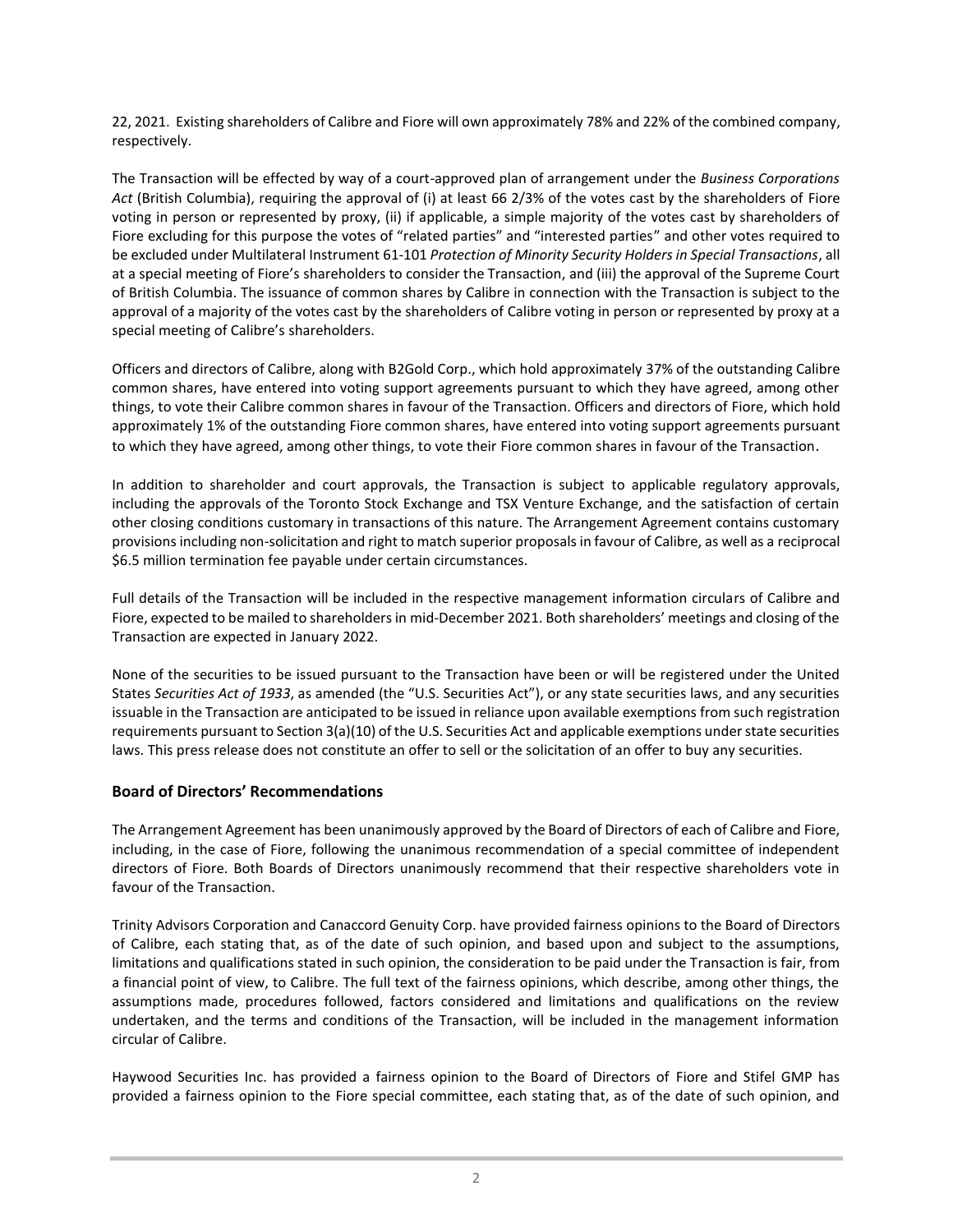based upon and subject to the assumptions, limitations and qualifications stated in such opinion, the consideration to be paid under the Transaction is fair, from a financial point of view, to Fiore shareholders. The full text of the fairness opinions, which describe, among other things, the assumptions made, procedures followed, factors considered and limitations and qualifications on the review undertaken, and the terms and conditions of the Transaction, will be included in the management information circular of Fiore.

### **Advisors and Counsel**

Trinity Advisors Corporation is acting as financial advisor to Calibre. Cassels Brock & Blackwell LLP is acting as Canadian legal advisor to Calibre, and Greenberg Traurig, LLP is acting as U.S. legal advisor to Calibre.

Haywood Securities Inc. is acting as financial advisor to Fiore. Miller Thomson LLP is acting as Canadian legal advisor to Fiore, Thorsteinssons LLP is acting as Canadian legal tax advisor and Dorsey & Whitney LLP is acting as U.S. legal advisor to Fiore.

## **Conference Call and Webcast**

Calibre and Fiore will hold a joint conference call and webcast on October 25, 2021 at 9:00 a.m. (Toronto time) to discuss the Transaction.

Toll-free Canada / US: (866) 221-1882 International: (470) 495-9179 Login to the webcast: **<https://edge.media-server.com/mmc/p/z2bqyj8y>**

The webcast will be archived on both the Calibre and Fiore websites until the Transaction closes.

#### **Calibre Qualified Person**

Darren Hall, MAusIMM, President and Chief Executive Officer of Calibre is a "qualified person" as set out under National Instrument 43-101 *Standards of Disclosure for Mineral Projects* ("NI 43-101") and has reviewed and approved the scientific and technical information in this news release with respect to Calibre and its assets. Mr. Hall has verified the data disclosed in this news release and no limitations were imposed on his verifications process.

#### **Fiore Qualified Person**

Tim Warman, P. Geo., CEO & Director of Fiore is a "qualified person" as set out under NI 43-101 and has reviewed and approved the scientific and technical information in this news release with respect to Fiore and its assets. Mr. Warman has verified the data disclosed in this news release and no limitations were imposed on his verification process.

## **About Calibre Mining Corp.**

Calibre is a Canadian-listed gold mining and exploration company with two 100%-owned operating gold mines in Nicaragua. The Company is focused on sustainable operating performance and a disciplined approach to growth. Since the acquisition of the Limon, Libertad gold mines and Pavon Gold Project, Calibre has proceeded to integrate its operations into a 'hub-and-spoke' operating philosophy whereby the Company can take advantage of reliable infrastructure, favorable transportation costs, and multiple high-grade ore sources that can be processed at either Limon or Libertad, which have a combined 2.7 million tonnes of annual mill throughput capacity.

## **About Fiore**